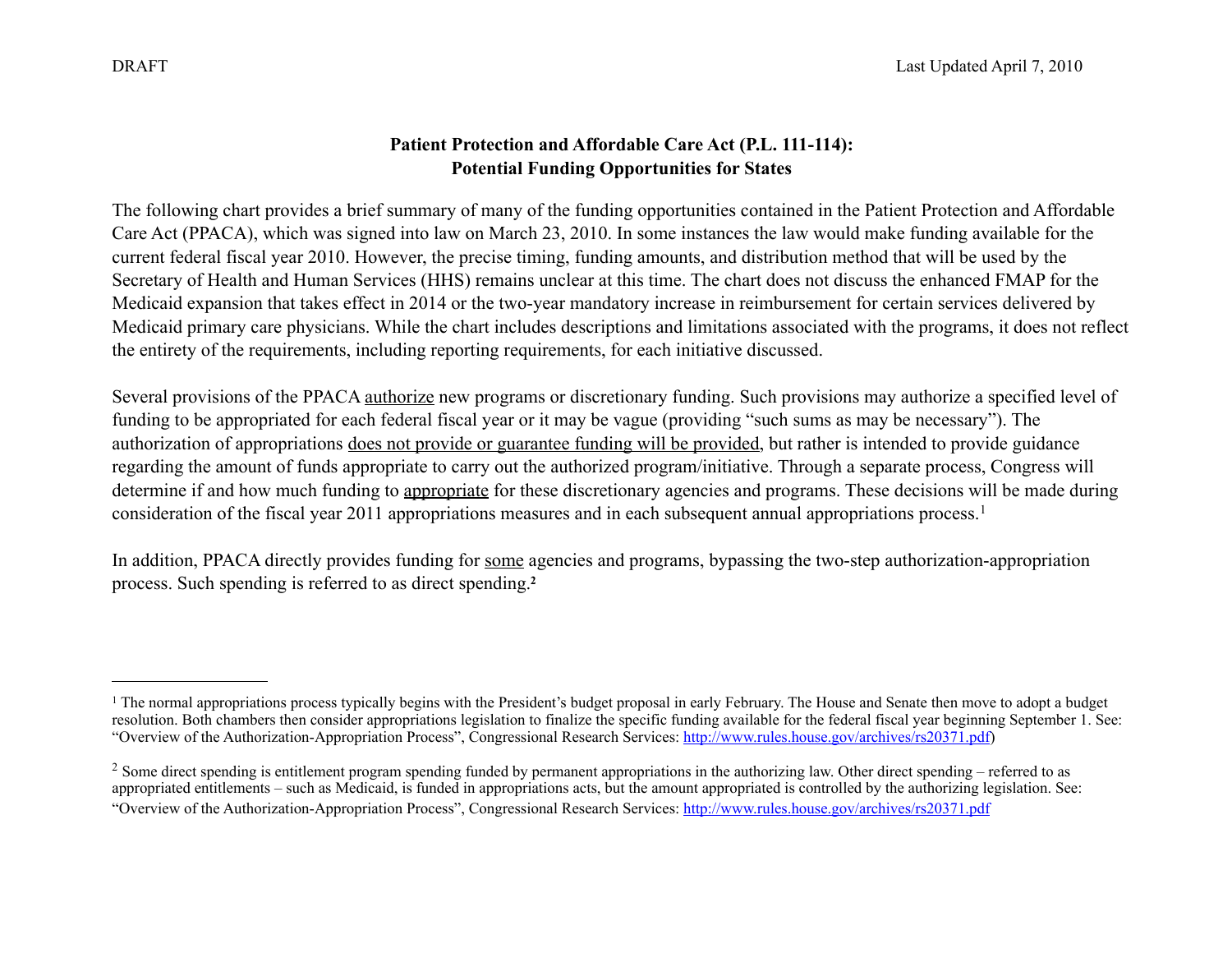Additional information about the program requirements and limitations may be found at: [http://finance.senate.gov/legislation/details/?](http://finance.senate.gov/legislation/details/?id=61f4fb98-a3d0-d85c-d33f-f2c598e1d138) [id=61f4fb98-a3d0-d85c-d33f-f2c598e1d138](http://finance.senate.gov/legislation/details/?id=61f4fb98-a3d0-d85c-d33f-f2c598e1d138)[3](#page-1-0)

<span id="page-1-0"></span><sup>&</sup>lt;sup>3</sup> The pages referenced in the table correspond to the PDF document posted on the Senate Finance Committee website. The text of the reconciliation measure (P.L. 111-152) can be found at: [http://www.rules.house.gov/bills\\_details.aspx?NewsID=4606](http://www.rules.house.gov/bills_details.aspx?NewsID=4606)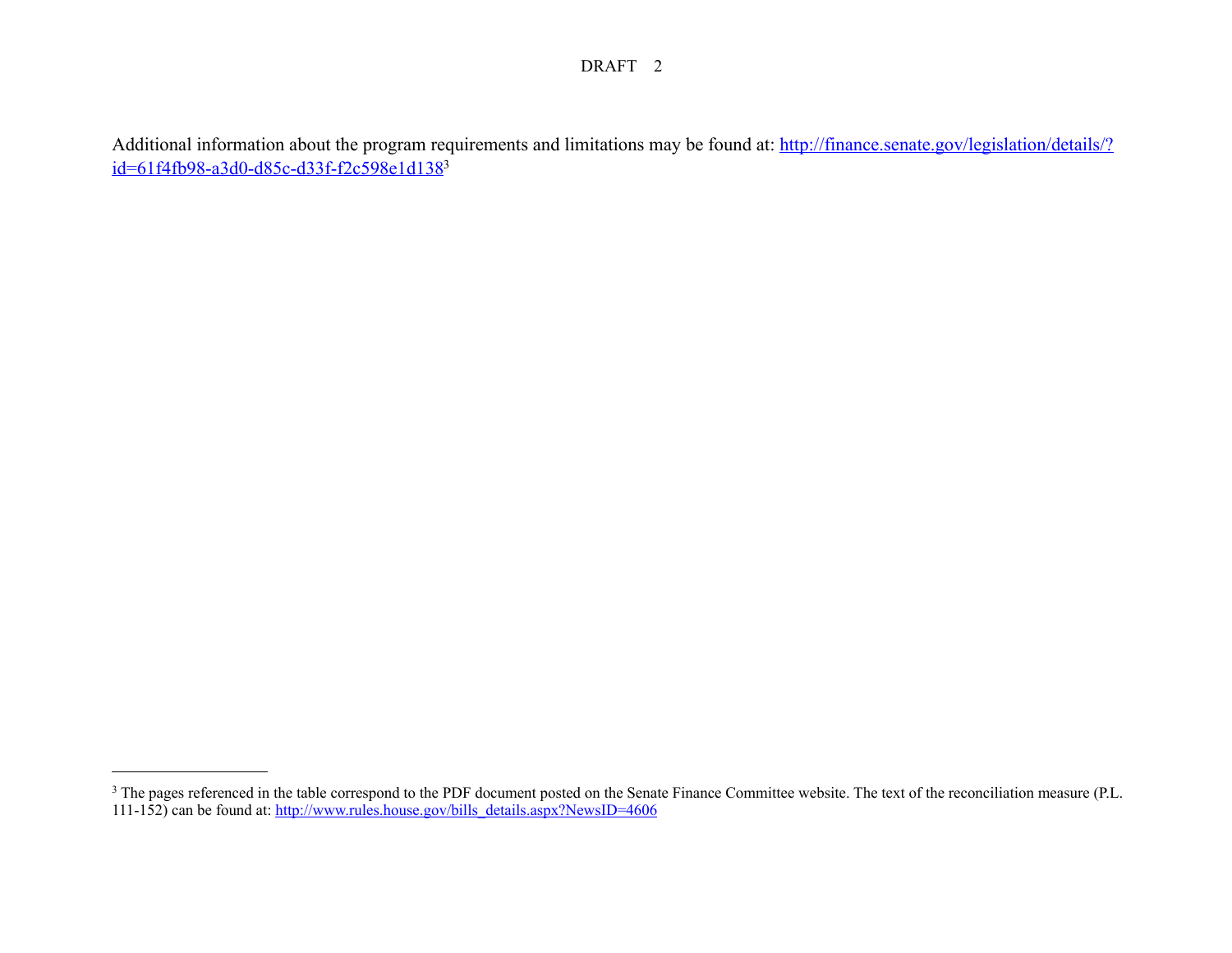| Program/Initiative                                                                                  | <b>Description</b>                                                                                                                                                                                                                                                                                                                                                                                                                                                                       | Funding                                                                                                                                                                                                                                                                                                                                      | Availability                                                                                                                                                                                                                                                                                                         | Limitation                                                                                                            |
|-----------------------------------------------------------------------------------------------------|------------------------------------------------------------------------------------------------------------------------------------------------------------------------------------------------------------------------------------------------------------------------------------------------------------------------------------------------------------------------------------------------------------------------------------------------------------------------------------------|----------------------------------------------------------------------------------------------------------------------------------------------------------------------------------------------------------------------------------------------------------------------------------------------------------------------------------------------|----------------------------------------------------------------------------------------------------------------------------------------------------------------------------------------------------------------------------------------------------------------------------------------------------------------------|-----------------------------------------------------------------------------------------------------------------------|
| <b>Consumer related</b><br><i>initiatives</i><br>(Page 37, Section<br>1002)                         | HHS will award grants to<br>states to establish, expand, or<br>provide support for offices of<br>health insurance consumer<br>assistance or health<br>insurance ombudsman<br>programs.<br>State must have independent<br>office of health insurance<br>consumer assistance, or an<br>ombudsman, that coordinates<br>with state health insurance<br>regulators and consumer<br>assistance organizations<br>concerning federal health<br>insurance coverage<br>requirements and state law. | Direct appropriation to HHS $\vert \cdot \vert$<br>for \$30 million in grants to<br>states for the first fiscal year.<br>In subsequent years, there is<br>authorization for such sums<br>as necessary.                                                                                                                                       | Funds remain available until<br>expended.                                                                                                                                                                                                                                                                            |                                                                                                                       |
| Annual rate review<br>process for health<br><i>insurance premiums</i><br>(Page 40, Section<br>1003) | HHS will award grants to<br>states to establish a process<br>for annual review, beginning<br>with the 2010 plan year, of<br>unreasonable increases in<br>premiums for health<br>coverage. States grant<br>recipients would have to<br>provide HHS with data on<br>premium increase trends and  <br>make recommendations on<br>insurer participation in the<br>state-based exchange.<br>Insurers would also submit<br>information to HHS.<br><b>States</b>                                | Direct appropriation to HHS $\vert \cdot \vert$<br>of \$250 million for grants to<br>states to support the review<br>process.<br>HHS determines funding<br>allocation formula,<br>considering the number of<br>health plans in a state and<br>population.<br>Eligible states would receive<br>between \$1 and \$5 million<br>per grant year. | Grant program is for a five<br>year period, fiscal year 2010<br>through fiscal year 2014.<br>At the end of FY 2014, any<br>remaining funds will be<br>available as grants to eligible<br>states for planning and<br>implementation of certain<br>insurance reforms and<br>consumer protection related<br>provisions. | State must provide<br>information to HHS and<br>make recommendations to<br>the Exchange based on its<br>rate reviews. |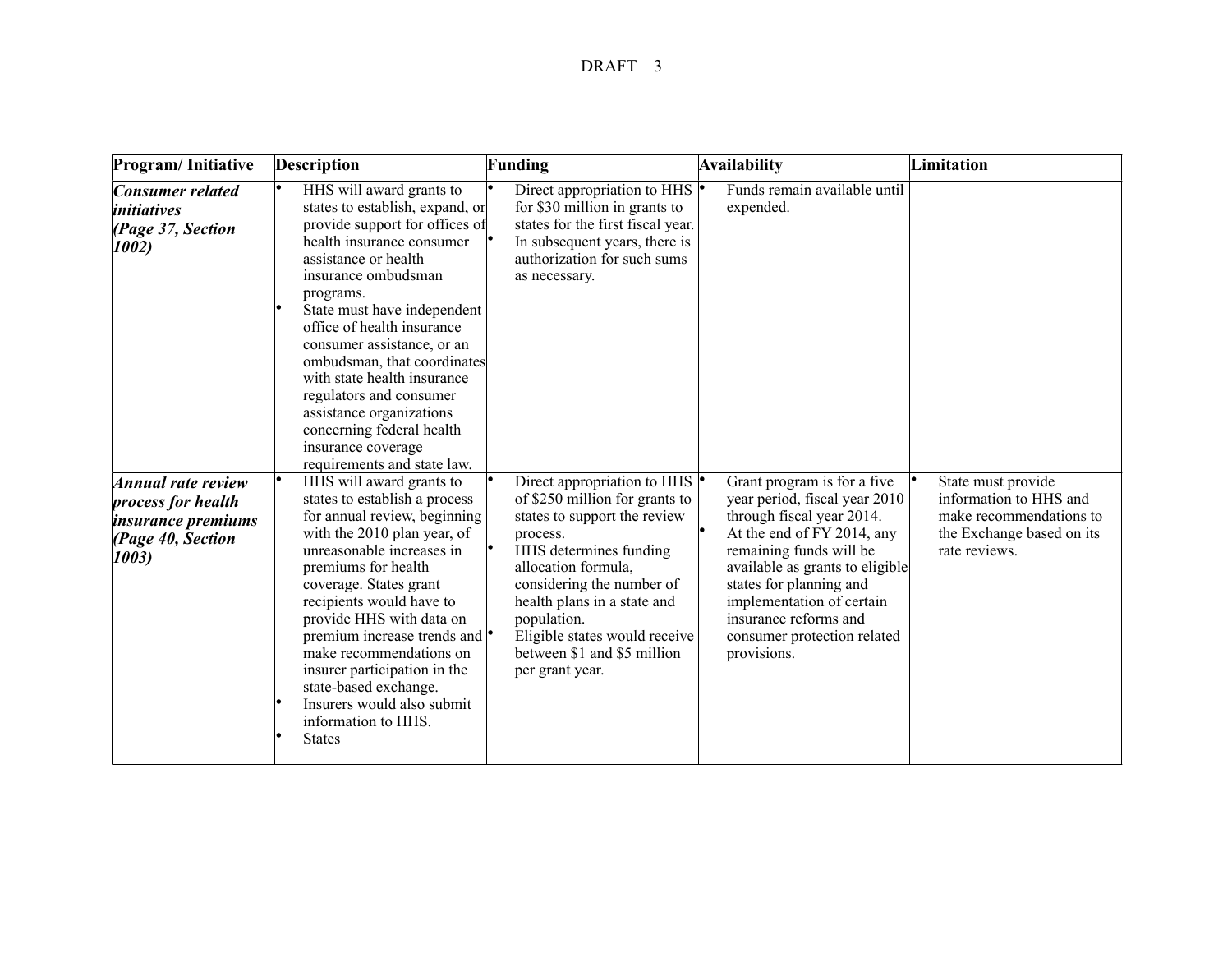| Program/Initiative                                                                                       | <b>Description</b>                                                                                                                                                                                                                                                                                                                                                                                                                                   | Funding                                                                                                                                                                                                                                                                                                                                                                                                 | <b>Availability</b>                                                                                                                                                                                                                                  | Limitation                                                                                                                                                                                                                                                                               |
|----------------------------------------------------------------------------------------------------------|------------------------------------------------------------------------------------------------------------------------------------------------------------------------------------------------------------------------------------------------------------------------------------------------------------------------------------------------------------------------------------------------------------------------------------------------------|---------------------------------------------------------------------------------------------------------------------------------------------------------------------------------------------------------------------------------------------------------------------------------------------------------------------------------------------------------------------------------------------------------|------------------------------------------------------------------------------------------------------------------------------------------------------------------------------------------------------------------------------------------------------|------------------------------------------------------------------------------------------------------------------------------------------------------------------------------------------------------------------------------------------------------------------------------------------|
| <b>High Risk Pools</b><br>(HRP)<br>(Page 45, Section<br>1101)                                            | HHS will establish a<br>temporary high risk health<br>insurance pool program to<br>provide health insurance<br>coverage for eligible<br>individuals until January 1,<br>2014.<br>HHS may operate a program<br>directly or contract with<br>states and other eligible<br>entities.                                                                                                                                                                    | Direct appropriation of \$5<br>billion to HHS to pay claims<br>for HRP enrollees, as of<br>January 1, 2010.                                                                                                                                                                                                                                                                                             | HHS would establish<br>program within 90 days after<br>the date of enactment.                                                                                                                                                                        | MOE on the annual funding<br>amount expended for the<br>operation of one or more<br>state HRPs during the year<br>prior to when a state enters<br>into a contract to operate a<br>temporary HRP.                                                                                         |
| <b>Health Insurance</b><br><b>Exchange State</b><br><i><b>Option</b></i><br>(Page 130, Section<br>[1311] | HHS will award grants to<br>states for planning and<br>activities related to the<br>establishment of a state-<br>based Exchange and a Small<br><b>Business Health Options</b><br>Program (SHOP).<br>Prior to January 1, 2013,<br>states must choose whether<br>they will establish and<br>operate an Exchange.<br>In the case of a state that<br>chooses not to establish an<br>Exchange, there is a federal<br>fallback to operate the<br>Exchange. | Direct appropriation to HHS.<br>The amount will be based on<br>the Secretary's determination<br>of the total amount of<br>funding that would be<br>necessary for purposes of the<br>grant program.<br>HHS determines the<br>$\bullet$<br>allocation formula for<br>making grants to states.<br>HHS would reimburse each<br>state for reasonable start-up<br>costs for any exchange or<br>SHOP exchange. | Grants would be available<br>within one year of enactment.<br>Grants may be renewed prior<br>to 2015 if a state<br>demonstrates it is making<br>progress in meeting<br>Exchange requirements.<br>No grants will be awarded<br>after January 1, 2015. | No payments would be<br>available for operational<br>costs after initial start-up<br>completed.<br>State must ensure exchange<br>is self-sustaining beginning<br>January 1, 2015. Exchange<br>may assess each exchange<br>participating plan its<br>proportional share of such<br>costs. |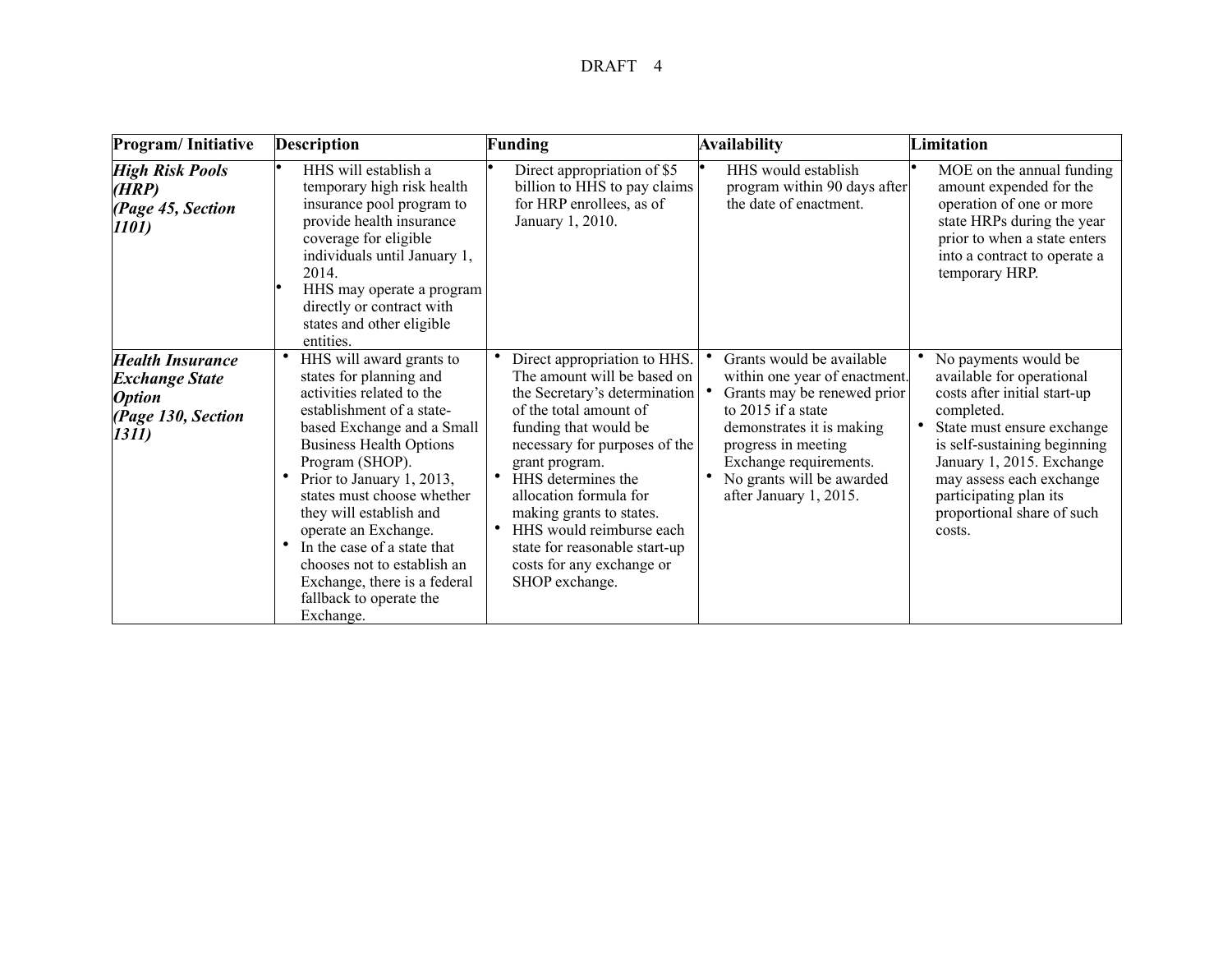| Program/Initiative                                                                                                                          | <b>Description</b>                                                                                                                                                                                                                                                                                                                                                                                                                                                                                                           | Funding                                                                                                                                                                                                                               | Availability                                                                                                                                                                                                                                                        | Limitation                                                                                                                                                                                                                         |
|---------------------------------------------------------------------------------------------------------------------------------------------|------------------------------------------------------------------------------------------------------------------------------------------------------------------------------------------------------------------------------------------------------------------------------------------------------------------------------------------------------------------------------------------------------------------------------------------------------------------------------------------------------------------------------|---------------------------------------------------------------------------------------------------------------------------------------------------------------------------------------------------------------------------------------|---------------------------------------------------------------------------------------------------------------------------------------------------------------------------------------------------------------------------------------------------------------------|------------------------------------------------------------------------------------------------------------------------------------------------------------------------------------------------------------------------------------|
| <i><b>Transitional</b></i><br><b>Reinsurance Program</b><br>for Individual and<br><b>Small Group Markets</b><br>(page 226, Section<br>1341) | By January 1, 2014, states<br>are required to establish (or<br>enter into contract with) one<br>or more applicable entities to<br>operate a temporary<br>reinsurance program which<br>would provide<br>reimbursement for partial<br>costs of premiums.<br>All insurers and Third Party<br>Administrators (TPAs) are<br>required to make payments<br>to the reinsurance entity.<br>Non-grandfathered<br>individual market plans<br>covering high-risk<br>individuals will receive<br>payments from the<br>reinsurance entity. | Federal assessments to<br>insurers will total \$25 billion<br>over the period 2014 through<br>2016.<br>States may collect additional<br>amounts from insurers,<br>including for administrative<br>expenses to operate the<br>program. | Effective for plays years<br>beginning in 2014 through<br>2016.<br>Insurer contributions are<br>specified for plan years<br>2014, 2015, and 2016.<br>Remaining insurer payments<br>may be used for the state<br>reinsurance program in plan<br>years 2017 and 2018. | By January 1, 2014, states<br>must adopt state law or<br>regulation concerning<br>guidelines for this program.<br>HHS can stop taking<br>applications for participation<br>in the program based on the<br>availability of funding. |
| <b>Enrollment health</b><br>information<br>technology (HIT) for<br>health and human<br>services programs<br>(Page 370, Section<br>1561)     | HHS grants to eligible<br>entities, including states, to<br>develop new and adapt<br>existing technology systems<br>to implement HIT<br>enrollment standards and<br>protocols.<br>HIT systems will be used to<br>enroll individuals in federal<br>and state health and human<br>services programs.                                                                                                                                                                                                                           | Not specified                                                                                                                                                                                                                         | Enrollment HIT systems<br>adopted using these grants<br>would be available to other<br>qualified state, political<br>subdivisions, or other<br>qualified entities at no cost.                                                                                       |                                                                                                                                                                                                                                    |
| <b>Medicaid Community</b><br><b>First Choice Option</b><br>(page 461, Section<br>2401)                                                      | <b>Establishes the Community</b><br>First Choice program.<br>States that take up the option<br>would receive an FMAP<br>increase for providing HCBS<br>for people with disabilities<br>who require an institutional<br>level of care.                                                                                                                                                                                                                                                                                        | States that take up the option<br>will receive a 6 percentage<br>point increase in FMAP for<br>HCBS attendant services.                                                                                                               | States may take up the<br>option as of October 1, 2011.                                                                                                                                                                                                             | States that take up the option<br>would be required to make<br>certain HCBS attendant<br>services and supports<br>available to eligible<br>individuals.                                                                            |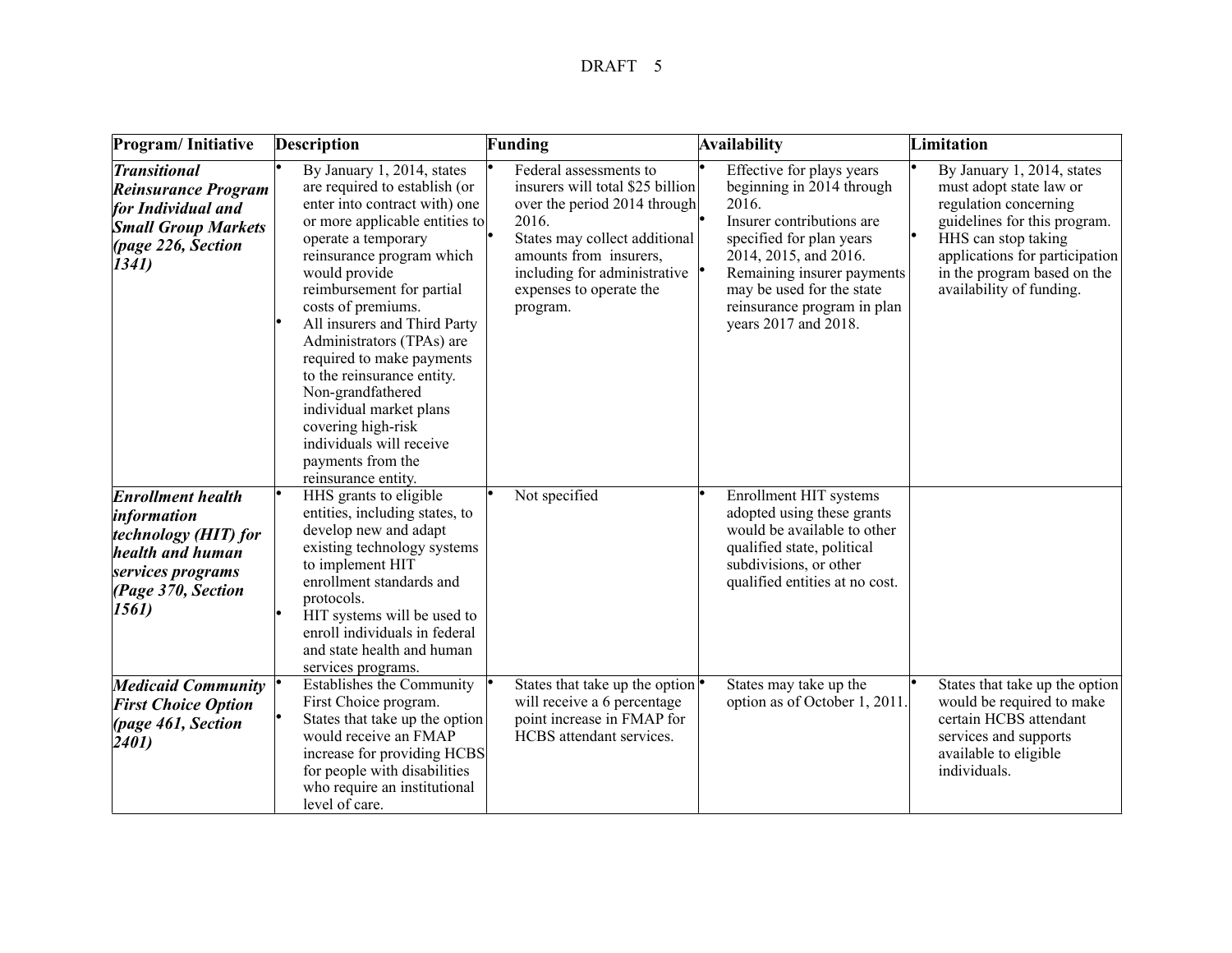| Program/Initiative                                                                                                     | <b>Description</b>                                                                                                                                                                                                                                        | Funding                                                                                                                                                                                                             | Availability                                                                                                                                                                                                                                                | Limitation                                                                                                                               |
|------------------------------------------------------------------------------------------------------------------------|-----------------------------------------------------------------------------------------------------------------------------------------------------------------------------------------------------------------------------------------------------------|---------------------------------------------------------------------------------------------------------------------------------------------------------------------------------------------------------------------|-------------------------------------------------------------------------------------------------------------------------------------------------------------------------------------------------------------------------------------------------------------|------------------------------------------------------------------------------------------------------------------------------------------|
| <b>Medicaid Money</b><br><b>Follows the Person</b><br>demonstration<br>program<br>(page 482, Section<br>(2403)         | Extends existing<br>demonstration authority to<br>award grants to states for the<br>Medicaid Money Follows<br>the Person program,<br>established by the Deficit<br>Reduction Act (P.L.<br>$109-171$ ).                                                    | Direct appropriation to HHS<br>for \$2.25 billion to extend<br>the program.                                                                                                                                         | Funding available for fiscal<br>years 2011 through 2016.                                                                                                                                                                                                    | Existing program<br>requirements, with a<br>modification to reduce the<br>length of stay requirement to<br>90 days from 6 months.        |
| Medicaid home and<br>community based<br>services (HCBS)<br>(Page 2141, Section<br>10202)                               | Creates the State Balancing<br>Incentives Program to<br>provide a temporary FMAP<br>increase for HCBS for states<br>that undertake structural<br>reforms to increase diversion<br>from institutions and expand<br>the number of people<br>receiving HCBS. | States spending less than<br>25% of total long-term care<br>services and supports (LTSS)<br>expenditures on HCBS will<br>be eligible to receive a 5%<br>increase; states with 25-50%<br>will receive a 2% increase. |                                                                                                                                                                                                                                                             |                                                                                                                                          |
| <b>Aging and Disability</b><br><b>Resource Centers</b><br>(ADRCs)<br>(page 484, Section<br>2405)                       | The ADRC program<br>provides states with funding<br>to streamline access to long-<br>term care supports and<br>services.                                                                                                                                  | Direct appropriation to HHS-<br>AoA of \$10 million annually.                                                                                                                                                       | Funding available for each<br>fiscal year 2010 through<br>2014.                                                                                                                                                                                             | Existing program<br>requirements.                                                                                                        |
| Maternal, Infant, and  <br><b>Early Childhood</b><br><b>Home Visitation Grant</b><br>Program (pg 561,<br>Section 2951) | The home visitation program $ {}$<br>would provide grants to<br>states and other eligible<br>entities to implement<br>evidenced-based models to<br>improve services for families<br>in at-risk communities.                                               | Direct appropriation to HHS<br>totaling \$1.5 billion over 5<br>years.                                                                                                                                              | Specific allocation provided<br>for fiscal years 2010 through<br>2014.<br>HHS determines the time<br>period for the grant.<br>Grants made in a fiscal year<br>will be available through the<br>end of the second succeeding<br>fiscal year after the award. | State grant recipients must<br>conduct a statewide needs<br>assessment.<br>Grant funds must<br>supplement, not supplant,<br>state funds. |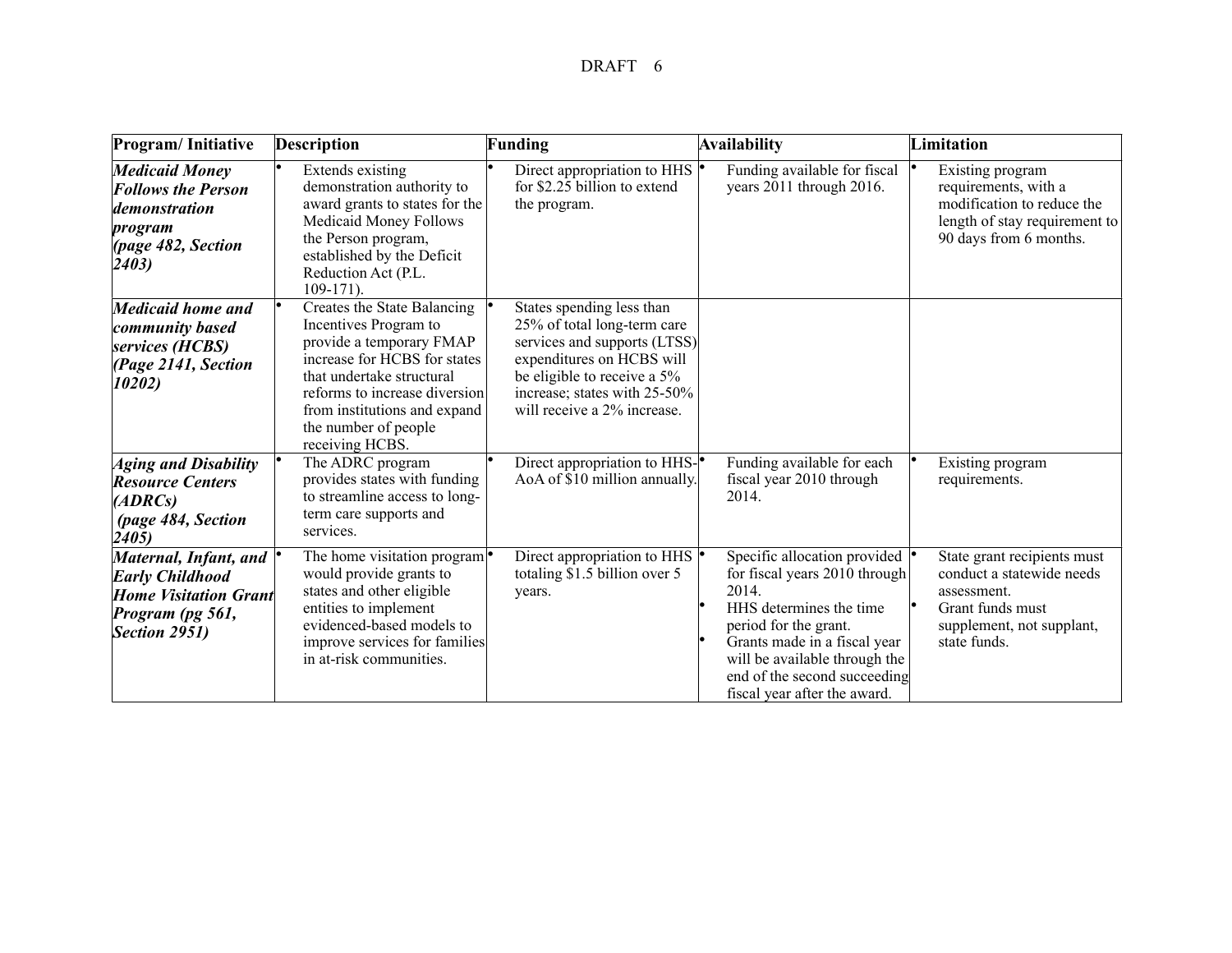| Program/Initiative                                                                                                                      | <b>Description</b>                                                                                                                                                                                                                                                                        | Funding                                                                                                                                                                                                                                                                                              | <b>Availability</b>                                                                                                                                | Limitation                                                                                                                                                                                                                                                                                                                                                                                                                                                                                                                                                                                                                                                                                                                                                                                     |
|-----------------------------------------------------------------------------------------------------------------------------------------|-------------------------------------------------------------------------------------------------------------------------------------------------------------------------------------------------------------------------------------------------------------------------------------------|------------------------------------------------------------------------------------------------------------------------------------------------------------------------------------------------------------------------------------------------------------------------------------------------------|----------------------------------------------------------------------------------------------------------------------------------------------------|------------------------------------------------------------------------------------------------------------------------------------------------------------------------------------------------------------------------------------------------------------------------------------------------------------------------------------------------------------------------------------------------------------------------------------------------------------------------------------------------------------------------------------------------------------------------------------------------------------------------------------------------------------------------------------------------------------------------------------------------------------------------------------------------|
| <b>Personal</b><br><b>Responsibility</b><br><b>Education Grant</b><br>Program (page 596,<br>Section 2953)                               | Personal responsibility<br>education grant program<br>focused on educating<br>adolescents about abstinence<br>and contraception.                                                                                                                                                          | \$75 million per year<br>State allotments with<br>minimum grant amount to<br>states would \$250,000.<br>State allotments will be<br>determined by the formula<br>specified in the law.                                                                                                               | Fiscal years 2010 through<br>2014.<br>Allotments for a fiscal year<br>remain available through the<br>end of the second succeeding<br>fiscal year. | Grant funding must be used<br>to supplement, not supplant,<br>state funding for similar<br>programs/initiatives in fiscal<br>year 2009.<br>If a state does not submit an<br>application for fiscal year<br>2010 or 2011, the state will<br>not be eligible to submit an<br>application to receive funds<br>from the allotted amount for<br>the state for in fiscal years<br>2012 through 2014. Instead,<br>HHS could use these funds<br>to award three-year grants to<br>eligible local entities $-$ in<br>states that do not submit<br>applications – for fiscal<br>years 2012 through 2014.<br>HHS also will use<br>unexpended amounts from<br>state allotments that would<br>otherwise expire to award a<br>three-year grant to eligible<br>entities for fiscal years 2012<br>through 2014. |
| <b>Medicaid Health</b><br><b>Home for Enrollees</b><br>with Chronic<br><b>Conditions: planning</b><br>grant (page 522,<br>Section 2703) | Beginning January 1, 2011,<br>there is a Medicaid state<br>option to provide<br>coordinated care to enrollees<br>with chronic conditions.<br>HHS to establish minimum<br>standards for health homes.<br>HHS will award planning<br>grants to states to develop a<br>state plan amendment. | $s25$ million maximum<br>planning grant award per<br>state. A total amount for<br>planning grants is not<br>specified.<br>States will receive a 90<br>percent FMAP for such<br>health home services during<br>the first eight fiscal year<br>quarters that the state plan<br>amendment is in effect. | HHS may make planning<br>grants awards to states<br>beginning January 1, 2011.<br>Planning grant funding<br>available until expended.              | State contribution required in<br>order to receive a planning<br>grant.                                                                                                                                                                                                                                                                                                                                                                                                                                                                                                                                                                                                                                                                                                                        |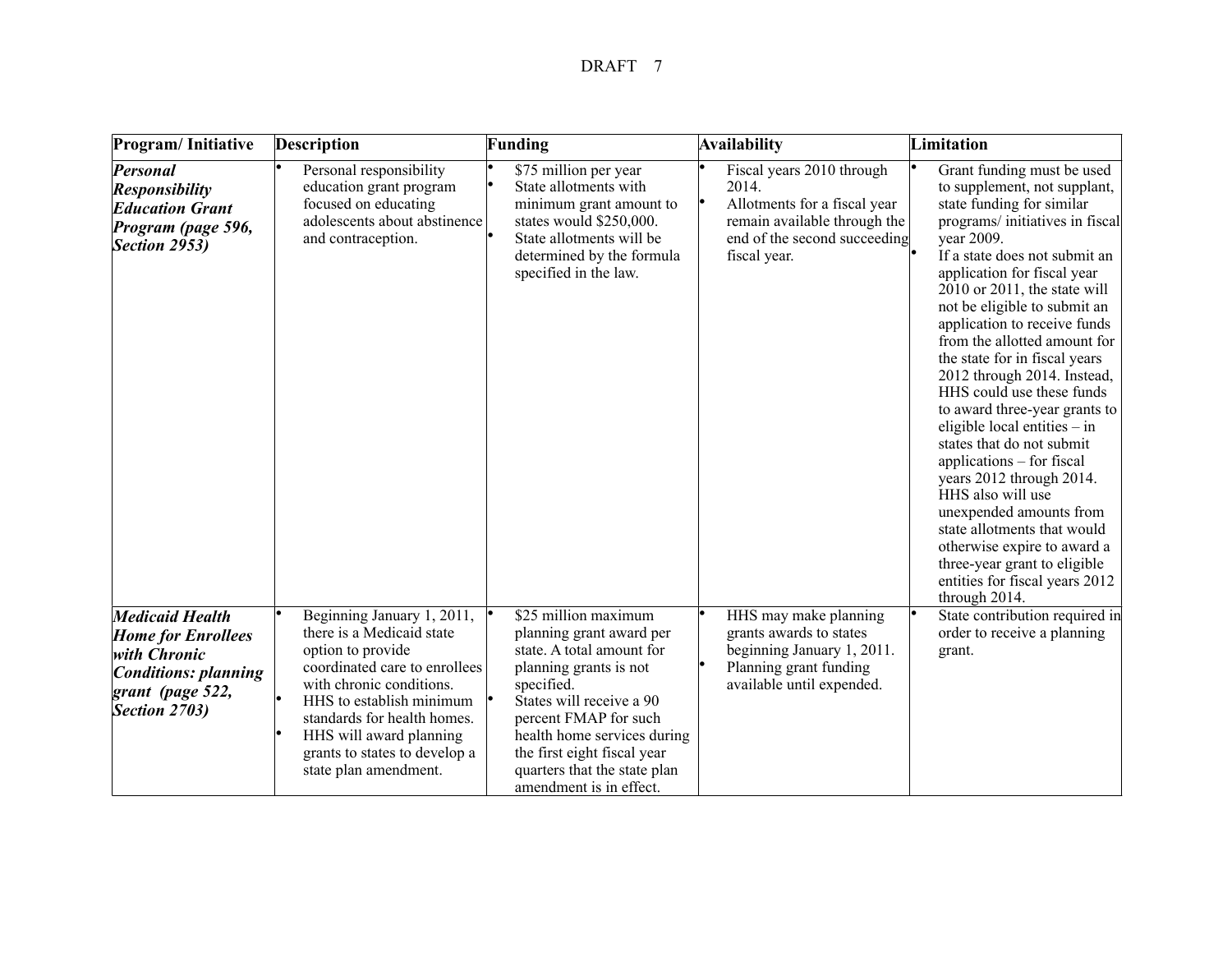| Program/Initiative                                                                                                       | <b>Description</b>                                                                                                                                                                                                                                                                                                                                                                                                                                                   | Funding                                                                                                                    | Availability                                                             | Limitation                  |
|--------------------------------------------------------------------------------------------------------------------------|----------------------------------------------------------------------------------------------------------------------------------------------------------------------------------------------------------------------------------------------------------------------------------------------------------------------------------------------------------------------------------------------------------------------------------------------------------------------|----------------------------------------------------------------------------------------------------------------------------|--------------------------------------------------------------------------|-----------------------------|
| <b>Medicaid Integrated</b><br><b>Care Hospitalization</b><br><b>Demonstration</b><br>Program (page 532,<br>Section 2704) | Establishes a demonstration<br>program to allow states to<br>use bundled payments to<br>promote integration of care<br>around hospitalization.                                                                                                                                                                                                                                                                                                                       | HHS may select up to eight<br>states to participate.<br>No specific funding<br>authorization included in this<br>section.  | January 1, 2012 through<br>December 31, 2016.                            |                             |
| <b>Medicaid Global</b><br><b>Payment System</b><br><b>Demonstration Project</b><br>(page 536, Section<br>2705)           | <b>Establishes the Medicaid</b><br>Global Payment System<br>demonstration program to<br>allow states to test paying a<br>safety net hospital system or<br>network using a global<br>capitated payment model.<br>Will operate in coordination<br>with the Center for Medicare<br>and Medicaid Innovation.<br>Budget neutrality<br>requirements under Section<br>1115A will not apply during<br>the testing and evaluation<br>period for the demonstration<br>project. | HHS may select up to five<br>states to participate.<br>Authorization for an<br>appropriation of such sums<br>as necessary. | Fiscal years 2010 through<br>2012.                                       |                             |
| Pediatric Accountable $ °$<br><b>Care Organization</b><br><b>Demonstration</b><br>Program (page 538,<br>Section 2706)    | <b>Establishes the Pediatric</b><br>Accountable Care<br>Organization Demonstration<br>Project which authorizes a<br>participating state to allow<br>pediatric medical providers<br>that meet certain<br>requirements to be<br>recognized as an accountable<br>care organization for<br>purposes of receiving<br>incentive payments.                                                                                                                                  | Authorization for such sums $  \cdot  $<br>as necessary.                                                                   | Authorizes program from<br>January 1, 2012 through<br>December 31, 2016. | Budget savings requirement. |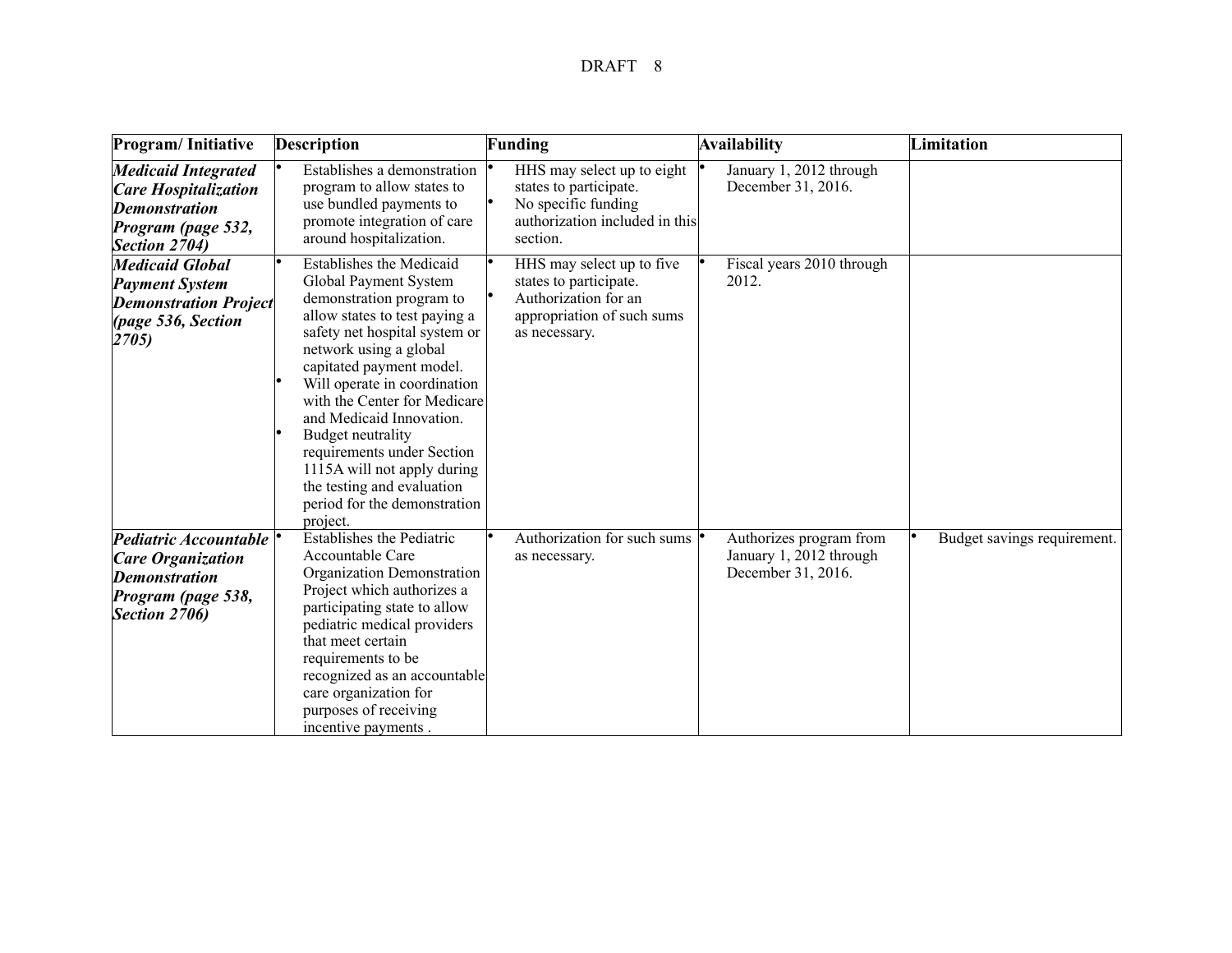| Program/Initiative                                                                                      | <b>Description</b>                                                                                                                                                                                                                                                  | Funding                                                                                                                                                                     | Availability                                                                                                                                                         | Limitation                                                                                                                                                                                                                                                                                  |
|---------------------------------------------------------------------------------------------------------|---------------------------------------------------------------------------------------------------------------------------------------------------------------------------------------------------------------------------------------------------------------------|-----------------------------------------------------------------------------------------------------------------------------------------------------------------------------|----------------------------------------------------------------------------------------------------------------------------------------------------------------------|---------------------------------------------------------------------------------------------------------------------------------------------------------------------------------------------------------------------------------------------------------------------------------------------|
| <b>Medicaid Emergency</b><br>Psychiatric<br><b>Demonstration Project</b><br>(page 540, Section<br>2707) | Establishes program for<br>emergency psychiatric<br>demonstration project to<br>provide incentive payments<br>to certain institutions for<br>mental disease.                                                                                                        | Appropriates \$75 million for<br>fiscal year 2011.<br>HHS establishes method to<br>allocate funds.                                                                          | Funds allocated beginning<br>fiscal year 2011.<br>Three year period for<br>demonstration project.<br>Funds available for<br>obligation through<br>December 31, 2015. |                                                                                                                                                                                                                                                                                             |
| <b>Trauma Care Centers</b><br>(page 1081, Section<br>3505)                                              | Grant program to promote<br>universal access to trauma<br>care services provided by<br>trauma centers and trauma-<br>related physician specialties.<br>States would apply for grant<br>and in turn award grants to<br>eligible entities.                            | Authorization for \$100<br>million for each fiscal year<br>2010 through 2015.<br>Specific distribution method<br>based on approved<br>appropriation for any fiscal<br>year. | Authorizes funding for fiscal <sup>•</sup><br>years 2010 through 2015.                                                                                               | States must award at least<br>40% of their grant funding to<br>safety net trauma centers.<br>A state may not use more<br>than 20% of its grant for<br>administrative expenses.<br>The state must supplement,<br>not supplant, state funding<br>otherwise available for<br>similar purposes. |
| <b>Medicaid Preventive</b><br>Services (page 1169,<br>Section 4106)                                     | Provides FMAP incentive<br>payment to states that<br>eliminate cost-sharing<br>requirements for Medicaid<br>clinical preventive services<br>that have been recommended<br>by the U.S. Preventive<br>Services Task Force<br>(USPSTF) and for vaccines<br>for adults. | percentage point increase<br>in FMAP for states that<br>eliminate cost sharing for<br>preventive services and<br>vaccines for adults.                                       | Enhanced match available<br>beginning January 1, 2013.                                                                                                               |                                                                                                                                                                                                                                                                                             |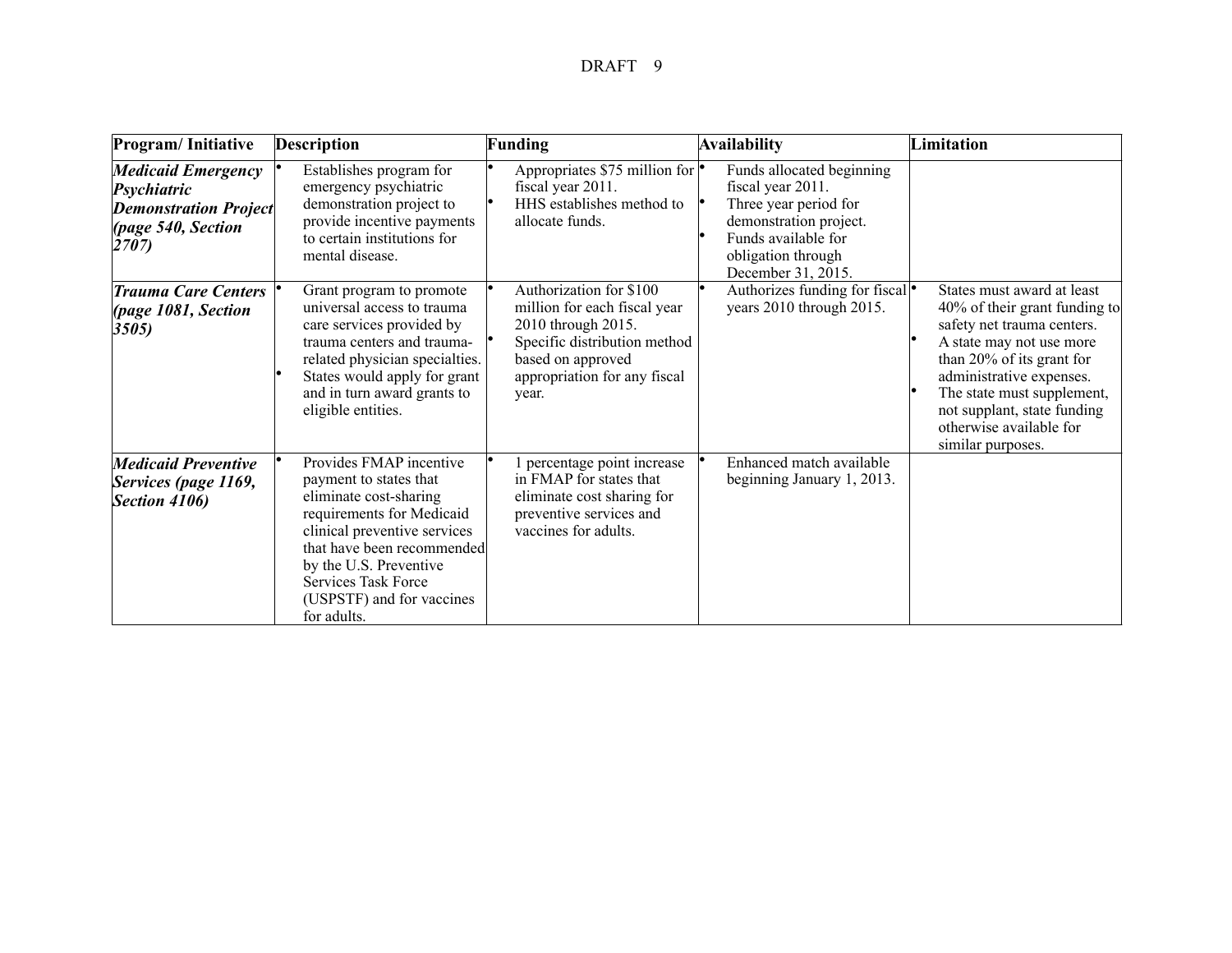| Program/Initiative                                                                                            | <b>Description</b>                                                                                                                                                                                                                                                                                                                                            | Funding                                                                                          | Availability                                                                                                                                                                                                                                                                                                                                | Limitation |
|---------------------------------------------------------------------------------------------------------------|---------------------------------------------------------------------------------------------------------------------------------------------------------------------------------------------------------------------------------------------------------------------------------------------------------------------------------------------------------------|--------------------------------------------------------------------------------------------------|---------------------------------------------------------------------------------------------------------------------------------------------------------------------------------------------------------------------------------------------------------------------------------------------------------------------------------------------|------------|
| <b>Medicaid Chronic</b><br><b>Disease Incentive</b><br><b>Payment Program</b><br>(page 1174, Section<br>4108) | <b>HHS-Centers for Disease</b><br>Control and Prevention<br>(CDC) to award grants to<br>states to test approaches that<br>may encourage behavior<br>modification for healthy<br>lifestyles among Medicaid<br>enrollees and to determine<br>scalable solutions.<br>HHS to conduct education/<br>outreach campaign to make<br>states aware of grant<br>program. | Appropriates \$100 million<br>for the 5-year period<br>beginning by January 1,<br>2011.          | Grants to states awarded<br>after HHS develops program<br>criteria, but no later than<br>January 1, 2011.<br>Grants to states will be for a<br>5-year period, beginning by<br>January 1, 2011.<br>State initiatives will be<br>carried out for at least a 3-<br>year period.<br>Amounts appropriated<br>remain available until<br>expended. |            |
| <b>Community</b><br><b>Transformation</b><br>Grants (page 1182,<br>Section 4201)                              | Establishes competitive<br>grant program for states and<br>local governmental agencies<br>and community-based<br>organizations to promote<br>evidence-based community<br>preventive health activities<br>intended to reduce chronic<br>disease rates, address health<br>disparities, etc.                                                                     | Authorization for such sums<br>as may be necessary for each<br>fiscal year 2010 through<br>2014. | Authorization of funding<br>fiscal years 2010 through<br>2014.                                                                                                                                                                                                                                                                              |            |
| Healthy Aging, Living $\cdot$<br><b>Well public health</b><br>grant program (page<br>1188, Section 4202)      | CDC to award grants to<br>states or local health<br>departments and Indian<br>tribes for pilot programs to<br>provide public health<br>community interventions,<br>screenings, etc. for<br>individuals between ages of<br>55 and 64.                                                                                                                          | Authorizes such sums as<br>necessary.                                                            | Authorization for funding for<br>5-year pilot programs, fiscal<br>years 2010 through 2014                                                                                                                                                                                                                                                   |            |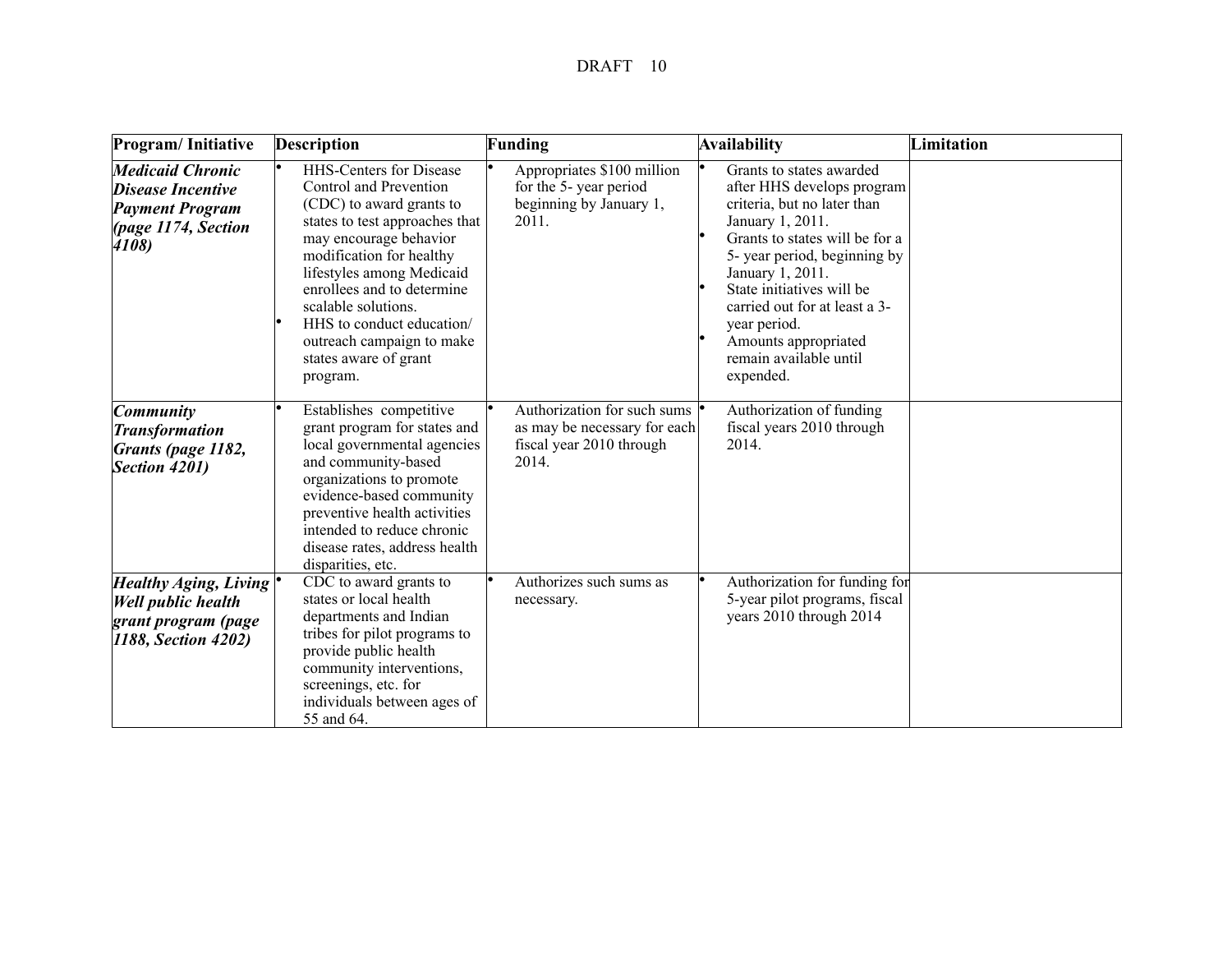| Program/Initiative                                                                     | <b>Description</b>                                                                                                                                                                                                                                                            | Funding                                                                                                                                                                       | Availability                                                                       | Limitation                                                                                                                                                                                |
|----------------------------------------------------------------------------------------|-------------------------------------------------------------------------------------------------------------------------------------------------------------------------------------------------------------------------------------------------------------------------------|-------------------------------------------------------------------------------------------------------------------------------------------------------------------------------|------------------------------------------------------------------------------------|-------------------------------------------------------------------------------------------------------------------------------------------------------------------------------------------|
| Immunization<br>Coverage<br><b>Improvement Program</b><br>(Page 1199, Section<br>4204) | CDC demonstration program $\bullet$<br>to award grants to states to<br>improve immunization<br>coverage for children,<br>adolescents, and adults.<br>Grants for implementing<br>interventions recommended<br>by the Task Force on<br><b>Community Preventive</b><br>Services. | Authorizes such sums as<br>necessary.                                                                                                                                         | Authorization for funding for<br>fiscal years 2010 through<br>2014.                |                                                                                                                                                                                           |
| <b>CHIP Obesity</b><br><b>Demonstration</b><br>Program (page 1242,<br>Section 4306)    | Extends funding for the<br>childhood obesity<br>demonstration program<br>established under CHIPRA<br>$(P.L. 111-3).$                                                                                                                                                          | Direct appropriation to HHS-<br>CMS totaling \$25 million.                                                                                                                    | Fiscal years 2010 through<br>2014.                                                 |                                                                                                                                                                                           |
| <b>CHIP Outreach</b><br>Grants (page 2161,<br><b>Section 10203)</b>                    | Extends and increases<br>funding for a program to<br>award grants to states and<br>other eligible entities to<br>improve outreach and<br>enrollment in the CHIP<br>program, as established<br>under CHIPRA (P.L. 111-3).                                                      | Direct appropriation for<br>\$140 million for fiscal years<br>2009 through 2015.<br>CHIPRA originally<br>appropriated \$100 million<br>for fiscal years 2009 through<br>2013. | Funding is extended for an<br>additional two years, fiscal<br>years 2014 and 2015. | Maintenance of effort on<br>state funding for outreach<br>and enrollment activities,<br>based on state spending in<br>the fiscal year preceding the<br>fiscal year of the grant<br>award. |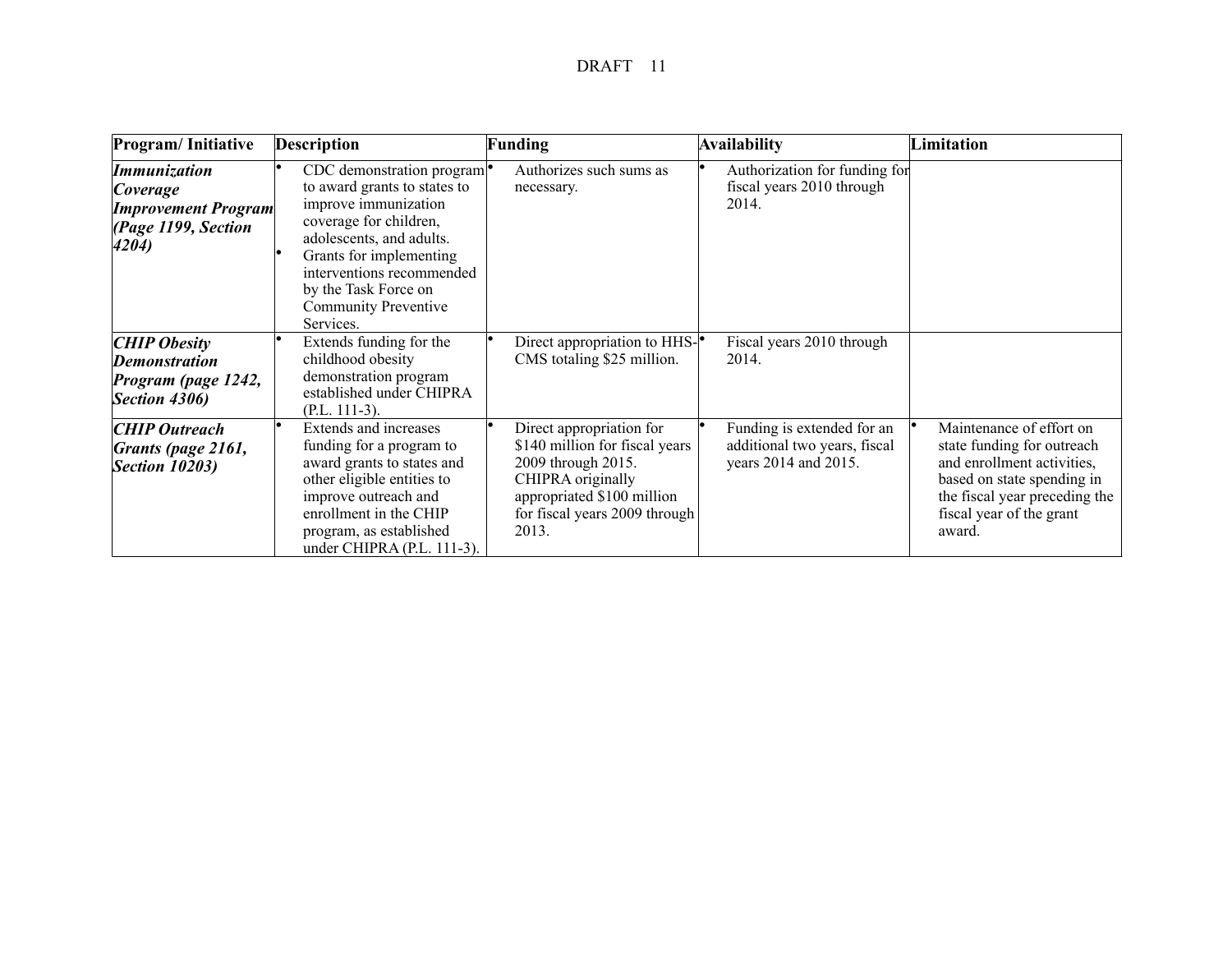| Program/Initiative                                                                                                  | <b>Description</b>                                                                                                                                                                                                                                                                                                                                                                                                                                                                     | Funding                                                                                                                                                                                                                                                                                        | Availability                                                                                                                                                                                                                                                                                             | Limitation                                                                                                                                                                                                                                                                                                                                                                                                                                                                |
|---------------------------------------------------------------------------------------------------------------------|----------------------------------------------------------------------------------------------------------------------------------------------------------------------------------------------------------------------------------------------------------------------------------------------------------------------------------------------------------------------------------------------------------------------------------------------------------------------------------------|------------------------------------------------------------------------------------------------------------------------------------------------------------------------------------------------------------------------------------------------------------------------------------------------|----------------------------------------------------------------------------------------------------------------------------------------------------------------------------------------------------------------------------------------------------------------------------------------------------------|---------------------------------------------------------------------------------------------------------------------------------------------------------------------------------------------------------------------------------------------------------------------------------------------------------------------------------------------------------------------------------------------------------------------------------------------------------------------------|
| <b>State Workforce</b><br><b>Development Grants</b><br>page 1274, Section<br>5102)                                  | Health care workforce<br>development grant program<br>for states to develop and<br>implement workforce<br>strategies at the state and<br>local level.<br>Administered by the Health<br><b>Resources and Services</b><br>Administration (HRSA)<br>within HHS.                                                                                                                                                                                                                           | Planning grants:<br>authorization for \$8 million<br>for fiscal year 2010 and such<br>sums as necessary thereafter.<br>Up to $$150,000$ per state<br>partnership.<br>Implementation grants:<br>authorization for \$150<br>million for fiscal year 2010.<br>Competitive grant award<br>process. | Planning grants: available<br>starting federal fiscal year<br>2010. Grants awarded for<br>activities for up to one year.<br>Implementation grants:<br>grants may be used for up to<br>2 years. HRSA may extend<br>grant funding for one year<br>for high performing grantees<br>for eligible activities. | Planning grants require a<br>minimum 15% match (in<br>cash or in kind). Match<br>source may be from other<br>federal, state, local or private<br>sources.<br>Implementation grants<br>require a minimum 25%<br>match (in cash or in kind).<br>Match source may be from<br>other federal, state, local or<br>private sources.<br>At least 60% of<br>implementation grant funds<br>must be used to make grants<br>to address health care<br>workforce development<br>needs. |
| <b>State and Regional</b><br><b>Centers for Health</b><br><b>Workforce Analysis</b><br>(Page 1285, Section<br>5103) | HHS to award grants to<br>states and eligible entities to<br>support data collection and<br>analysis and provide<br>technical assistance to local<br>entities for such activities.<br>Data will be used by the<br>National Center for Health<br>Care Workforce Analysis.<br>Eligible entities may also be<br>selected to conduct<br>longitudinal evaluation of<br>individuals who have<br>received education, training,<br>or financial assistance from<br>certain workforce programs. | Authorization for \$4.5<br>million per year for each of<br>fiscal years 2010 through<br>2014.<br>Authorization for such sums<br>as necessary for longitudinal<br>analysis for fiscal years 2010<br>through 2014.                                                                               | Authorizes funding for fiscal $\bullet$<br>years 2010 through 2014.                                                                                                                                                                                                                                      | State/regional center must<br>coordinate with national<br>center.                                                                                                                                                                                                                                                                                                                                                                                                         |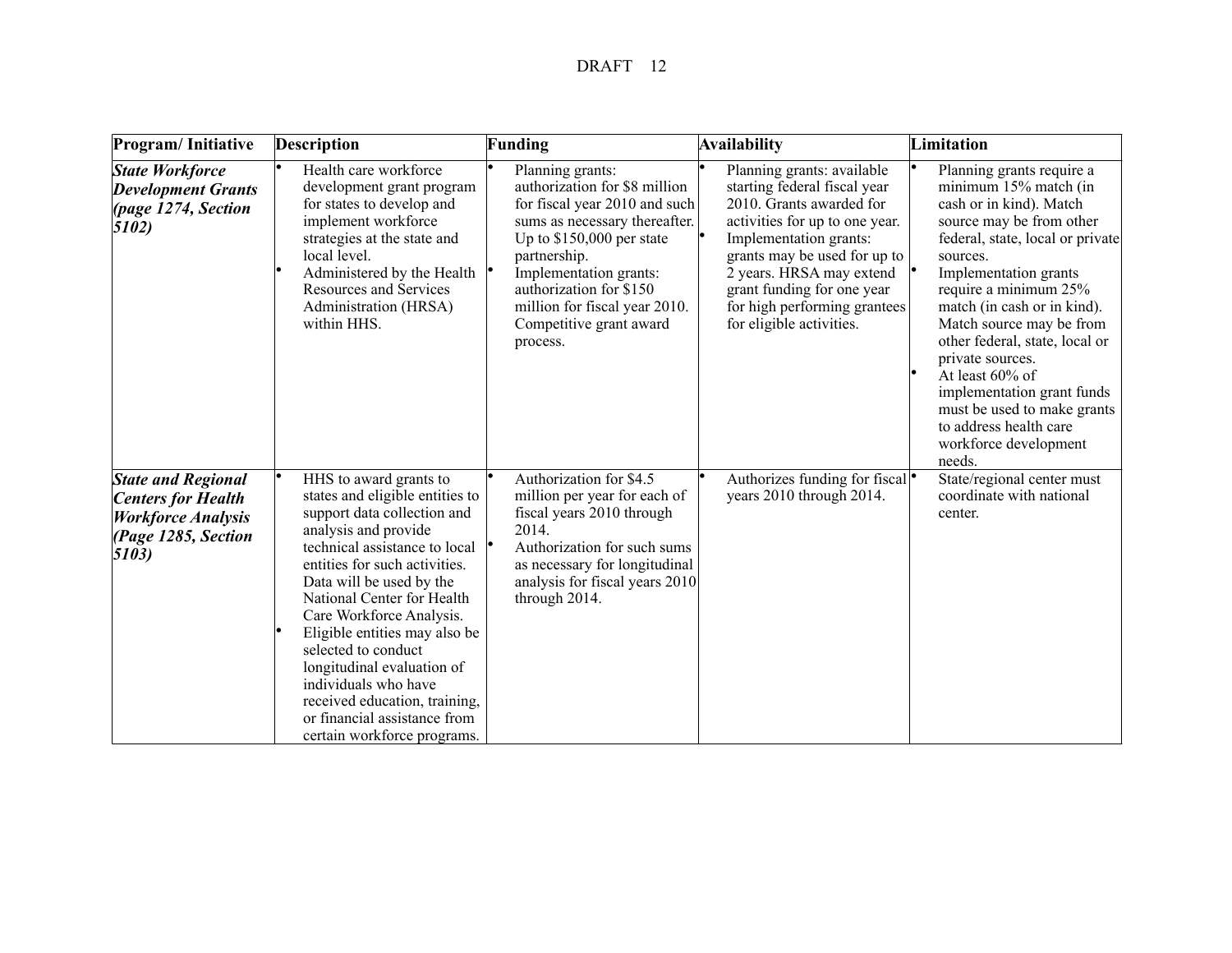| Program/Initiative                                                                                              | <b>Description</b>                                                                                                                                                                                                                                                                        | Funding                                                                                                                                                  | Availability                                                                                                                                                                                                                                                                                                                                                                                                                                | Limitation                                                                                                                  |
|-----------------------------------------------------------------------------------------------------------------|-------------------------------------------------------------------------------------------------------------------------------------------------------------------------------------------------------------------------------------------------------------------------------------------|----------------------------------------------------------------------------------------------------------------------------------------------------------|---------------------------------------------------------------------------------------------------------------------------------------------------------------------------------------------------------------------------------------------------------------------------------------------------------------------------------------------------------------------------------------------------------------------------------------------|-----------------------------------------------------------------------------------------------------------------------------|
| <i>Grants to Promote the</i> $\mid$<br><b>Community Health</b><br><b>Workforce</b> (Page<br>1364, Section 5313) | CDC to award grants to<br>states and eligible state<br>agencies to use of<br>community health workers to<br>promote positive health<br>behaviors and outcomes in<br>medically underserved<br>communities.                                                                                 | Authorization for such sums<br>as necessary.                                                                                                             | Authorizes funding for fiscal<br>years 2010 through 2014.                                                                                                                                                                                                                                                                                                                                                                                   |                                                                                                                             |
| <b>Primary Care</b><br><b>Extension Program</b><br>(Page 1404, Section<br>5405                                  | AHRQ to administer a<br>Primary Care Extension<br>Program.<br>HHS will competitively<br>award grants to states to<br>establish state- or multistate-<br>level Primary Care<br><b>Extension Program State</b><br>Hubs. States must develop a<br>six year plan.                             | Authorization for<br>\$120 million for each of<br>fiscal years 2011 and 2012,<br>and such sums as may be<br>necessary for fiscal years<br>2013 and 2014. | Program grants would be<br>awarded to state or<br>multistate entities that<br>submit fully-developed plans<br>for the implementation of a<br>Hub, for a period of six<br>years.<br>Two-year planning grants are<br>awarded to state or<br>multistate entities with the<br>goal developing a plan for a<br>Hub.<br>States may receive additional<br>assistance after the six year<br>of support if they receive<br>satisfactory evaluations. | State may not use more than<br>10% of grant for admin.<br>Grant funds cannot be used<br>for funding direct patient<br>care. |
| <b>Elder Justice Services</b><br>(page 1763, Section<br>6701)                                                   | Expands the permissible uses $\bullet$<br>for grants under the Social<br>Service Block Grant (SSBG)<br>program to include elder<br>justice related activities.<br>Creates Elder Justice<br>Coordinating Council and an<br>Advisory Board on Elder<br>Abuse, Neglect, and<br>Exploitation. | Authorizes such sums as<br>necessary for the<br><b>Coordinating Council</b><br>provisions.                                                               | Not specified.                                                                                                                                                                                                                                                                                                                                                                                                                              |                                                                                                                             |